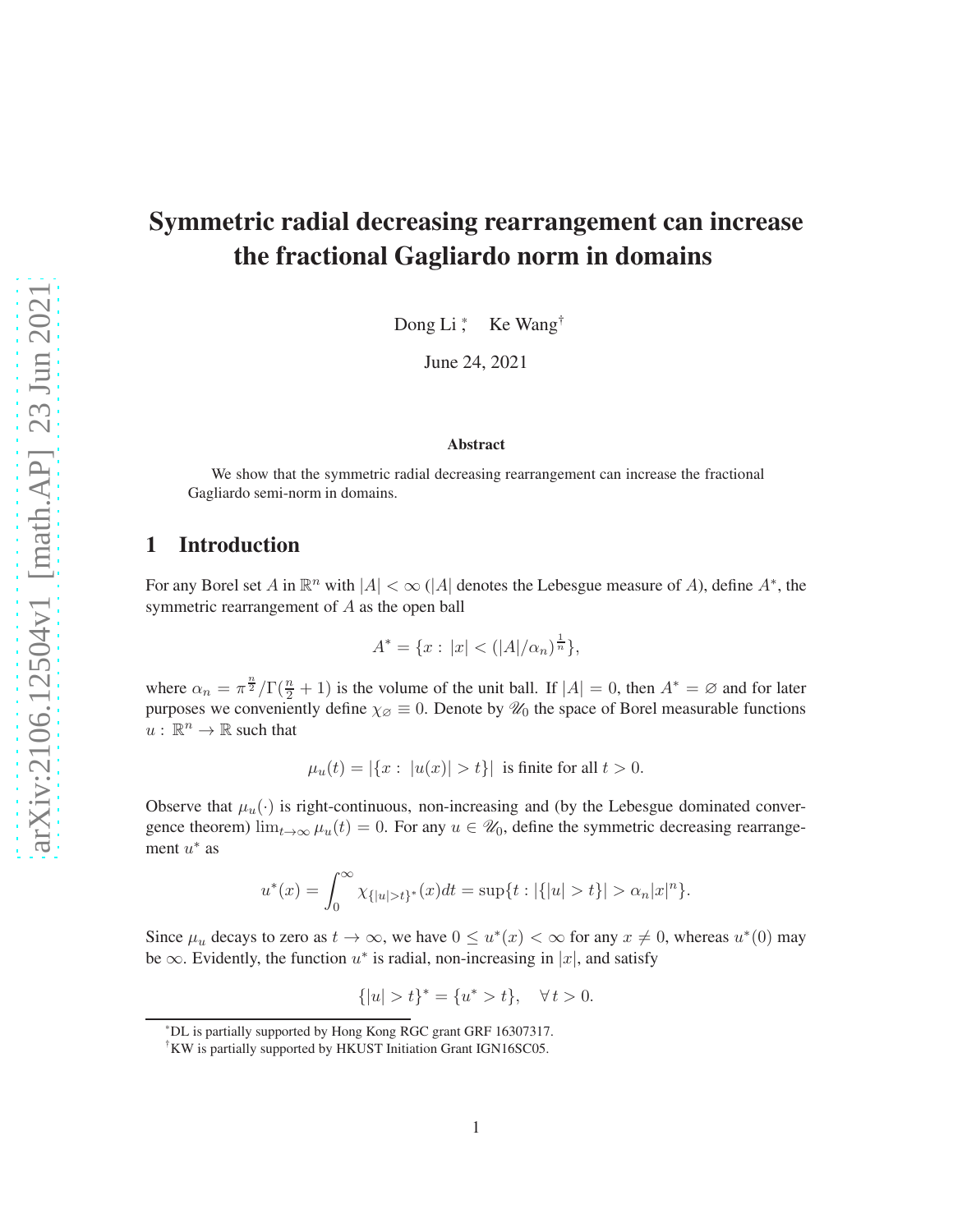From this one can deduce  $|\{|u| > t\}| = |\{u^* > t\}|$ ,  $\forall t > 0$  and  $||u^*||_p = ||u||_p$  for all  $1 \le p \le \infty$ . Note that it follows from the level set characterisation that any uniform translation of  $u$  does not change  $u^*$ , namely if for any  $x_0 \in \mathbb{R}^n$ , we define  $u_{x_0}(x) = u(x - x_0)$ , then

<span id="page-1-2"></span>
$$
(u_{x_0})^* = u^*.
$$
 (1)

This simple property will be used without explicit mentioning later. On the other hand, the effect of rearrangement on the gradient of the function is more complex and interesting. Let  $u$  be a nonnegative smooth function that vanishes at infinity. The Pólya-Szegö [\[10\]](#page-8-0) inequality states that for  $1 \leq p < \infty$ ,

$$
\int_{\mathbb{R}^n} |\nabla u|^p \ge \int_{\mathbb{R}^n} |\nabla u^*|^p.
$$

Brothers-Ziemer [\[2\]](#page-8-1) gave a characterization of the equality case under the assumption that the distribution function of  $u$  is absolutely continuous. This Pólya-Szegö inequality also holds for every bounded open set  $\Omega \subset \mathbb{R}^n$ . That is, for every nonnegative  $u \in C_c^{\infty}(\Omega)$ , we also have

$$
\int_{\Omega} |\nabla u|^p \ge \int_{\Omega^*} |\nabla u^*|^p.
$$

As a matter of fact, one can show that for every  $u \in W_0^{1,p}$  $u_0^{1,p}(\Omega)$ , one has  $u^* \in W_0^{1,p}$  $\binom{1,p}{0}$  and the above inequality holds.

We are interested in the effect of symmetric decreasing rearrangement for fractional Sobolev inequalities. For  $0 < \sigma < 1$  and  $1 \leq p < \infty$ , we define the space  $\overline{W^{\sigma,p}(\Omega)}$  as the completion of  $C_c^{\infty}(\Omega)$  under the norm

$$
||u||_{\mathring{W}^{\sigma,p}(\Omega)} = \left( \iint_{\Omega \times \Omega} \frac{|u(x) - u(y)|^p}{|x - y|^{n + \sigma p}} \, \mathrm{d}x \mathrm{d}y \right)^{\frac{1}{p}}.
$$

It was shown in Theorem 9.2 in Almgren-Lieb [\[1\]](#page-8-2) that

$$
||u||_{\mathring{W}^{\sigma,p}(\mathbb{R}^n)} \geq ||u^*||_{\mathring{W}^{\sigma,p}(\mathbb{R}^n)}.
$$

Characterizations of the equality case have been given in Burchard-Hajaiej [\[3\]](#page-8-3) and Frank-Seiringer [\[7\]](#page-8-4). Motivated by the Pólya-Szegö inequality in domains, we would like to investigate whether the above inequality holds for bounded open sets  $\Omega$ . That is, do we have

<span id="page-1-1"></span>
$$
||u||_{\mathring{W}^{\sigma,p}(\Omega)} \ge ||u^*||_{\mathring{W}^{\sigma,p}(\Omega^*)}?
$$
\n
$$
(2)
$$

Another motivation of the above question comes from Frank-Jin-Xiong [\[6\]](#page-8-5), where the authors study the best constants of fractional Sobolev inequalities on domains. A classical result of Lieb [\[8\]](#page-8-6) implies that

<span id="page-1-0"></span>
$$
S(n,\sigma,\mathbb{R}^n)\left(\int_{\mathbb{R}^n}|u|^{\frac{2n}{n-2\sigma}}\,\mathrm{d}x\right)^{\frac{n-2\sigma}{n}} \leq \|u\|_{\tilde{W}^{\sigma,2}(\mathbb{R}^n)}^2 \quad \text{for all } u \in \mathring{W}^{\sigma,2}(\mathbb{R}^n),\tag{3}
$$

where  $S(n, \sigma, \mathbb{R}^n) = \frac{2^{1-2\sigma} \omega_n^{\frac{2\sigma}{n}} \pi^{\frac{n}{2}} \Gamma(2-\sigma)}{\sigma(1-\sigma)\Gamma(\frac{n-2\sigma}{2})}$  and  $\omega_n$  is the volume of the unit *n*-dimensional sphere. Moreover, the equality in [\(3\)](#page-1-0) holds if and only if  $u(x) = (1 + |x|^2)^{-\frac{n-2\sigma}{2}}$  up to translating and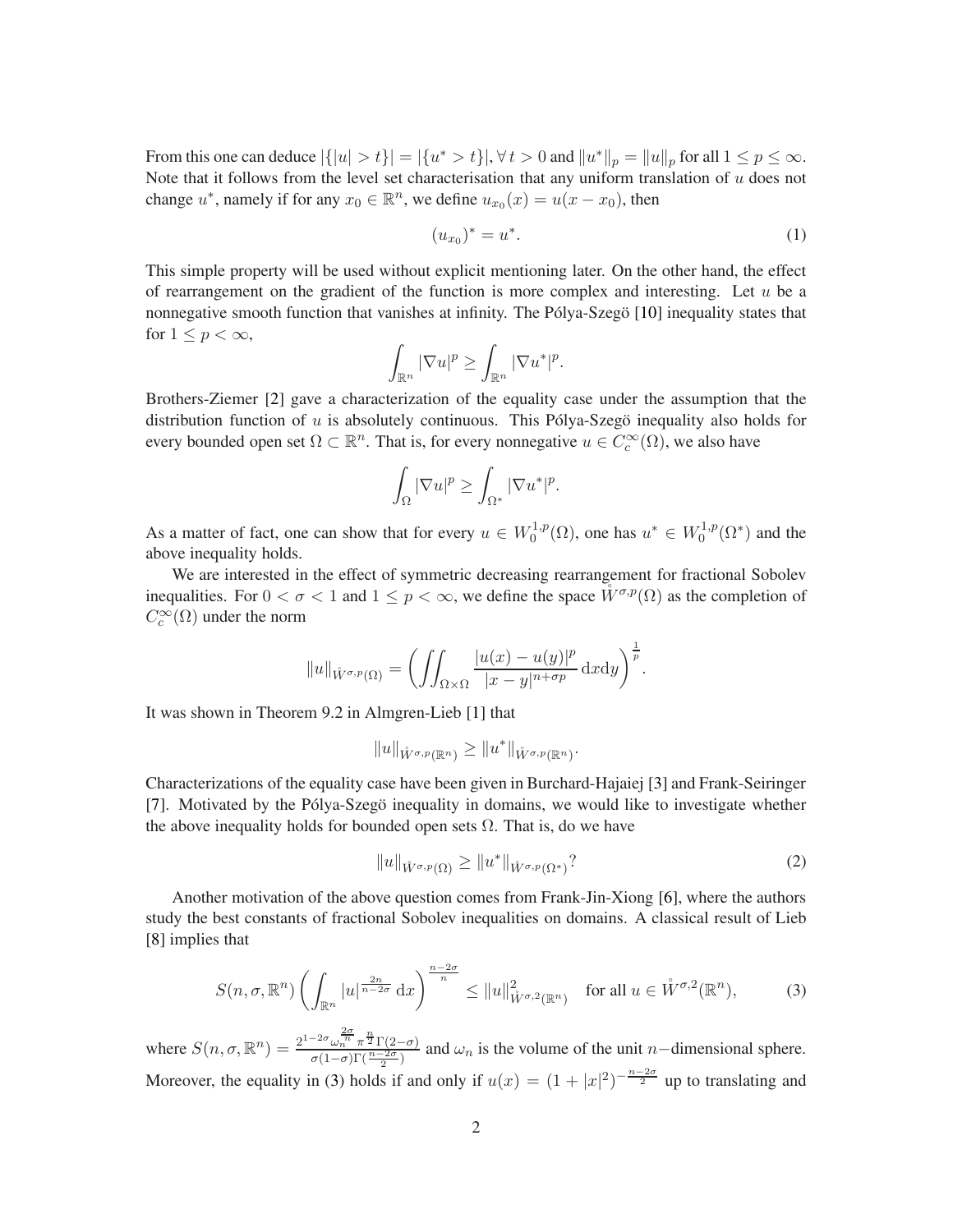scaling. These follow from the fact that the sharp fractional Sobolev inequality is a dual inequality of the sharp Hardy-Littlewood-Sobolev inequality. For an open set  $\Omega \neq \mathbb{R}^n$ , if  $\sigma \in (1/2, 1)$  and  $n \geq 2$ , then there exists a positive constant  $S(n, \sigma)$  depending only on  $n, \sigma$  but *not* on  $\Omega$  such that

<span id="page-2-0"></span>
$$
\underline{S}(n,\sigma)\left(\int_{\Omega}|u|^{\frac{2n}{n-2\sigma}}\,\mathrm{d}x\right)^{\frac{n-2\sigma}{n}} \le \iint_{\Omega\times\Omega} \frac{(u(x)-u(y))^2}{|x-y|^{n+2\sigma}}\,\mathrm{d}x\mathrm{d}y \quad \text{for all } u \in \mathring{W}^{\sigma,2}(\Omega). \tag{4}
$$

This inequality is called the fractional Sobolev inequality in domain  $\Omega$ . It is included in Theorem 1.1 in Dyda-Frank [\[5\]](#page-8-7). It actually follows from [\(3\)](#page-1-0) and a fractional Hardy inequality of Dyda [\[4\]](#page-8-8), Loss-Sloane [\[9\]](#page-8-9) and Dyda-Frank [\[5\]](#page-8-7) (by using similar arguments to the proof of Theorem [1.2](#page-3-0) here; see the remark in the end of this paper).

In Frank-Jin-Xiong [\[6\]](#page-8-5), they studied the best constant in [\(4\)](#page-2-0):

$$
S(n, \sigma, \Omega) := \inf \left\{ \iint_{\Omega \times \Omega} \frac{(u(x) - u(y))^2}{|x - y|^{n + 2\sigma}} dxdy \mid u \in C_c^{\infty}(\Omega), \int_{\Omega} |u|^{\frac{2n}{n - 2\sigma}} dx = 1 \right\}.
$$

It was proved in [\[6\]](#page-8-5) that this best constant  $S(n, \sigma, \Omega)$  actually depends on the domain  $\Omega$ , and can be achieved in many cases such as in the half spaces  $\mathbb{R}^n_+ = \{x = (x', x_n) \in \mathbb{R}^n, x_n > 0\}$  or some smooth bounded domains, which is in contrast to the classical Sobolev inequalities in domains. Let  $B_r$  be the ball of radius r centered at the origin, and  $B_1^+ = B_1 \cap \mathbb{R}_+^n$ . Suppose  $\sigma \in (1/2, 1)$ , and  $\Omega$  is a  $C^2$  bounded open set such that  $B_1^+ \subset \Omega \subset \mathbb{R}_+^n$ , then it was proved in [\[6\]](#page-8-5) that both  $S(n, \sigma, \mathbb{R}^n_+)$  and  $S(n, \sigma, \Omega)$  are achieved, and there holds the inequality

$$
S(n, \sigma, \Omega) < S(n, \sigma, \mathbb{R}^n_+) < S(n, \sigma, \mathbb{R}^n).
$$

On the other hand, from [\(4\)](#page-2-0), we have that for  $\sigma \in (1/2, 1)$ ,  $S(n, \sigma, \Omega) \geq S(n, \sigma) > 0$  for every open set  $\Omega$ . An interesting question left open is to find the value of inf<sub>Ω</sub>  $S(n, \sigma, \Omega)$  for  $\sigma \in (1/2, 1)$ , where the infimum is taken over all bounded open sets  $\Omega$ . A conjecture is that inf<sub>Ω</sub>  $S(n, \sigma, \Omega)$  is achieved by a ball, which could follow from [\(2\)](#page-1-1). However, we show in this paper that [\(2\)](#page-1-1) is false.

<span id="page-2-1"></span>**Theorem 1.1.** Let  $n \geq 1$  and  $\Omega$  be any nonempty open set in  $\mathbb{R}^n$  with  $|\Omega| < \infty$ . Let  $\sigma \in (0,1)$ and  $p \in (0, \infty)$ *. There exists a nonnegative*  $u \in C_c^{\infty}(\Omega)$  *such that* 

$$
\iint_{\Omega\times\Omega} \frac{|u(x)-u(y)|^p}{|x-y|^{n+\sigma p}} \, \mathrm{d}x \mathrm{d}y < \iint_{\Omega^*\times\Omega^*} \frac{|u^*(x)-u^*(y)|^p}{|x-y|^{n+\sigma p}} \, \mathrm{d}x \mathrm{d}y.
$$

We will prove this theorem in the next section by using an explicit computation.

Remark. *Theorem [1.1](#page-2-1) holds in particular when* Ω *is an open ball centered at the origin (so that*  $\Omega^* = \Omega$ ).

Remark. *In [\[1\]](#page-8-2) (see Corollary 2.3 therein), a general rearrangement inequality is shown to hold for convex integrands.* Namely, if  $\Psi : \mathbb{R}^+ \to \mathbb{R}^+$  is convex with  $\Psi(0) = 0$ , then for every *nonnegative*  $L^1(\mathbb{R}^n)$  *function* W, every nonnegative  $f, g \in \mathscr{U}_0$  with  $\Psi \circ f$ ,  $\Psi \circ g \in L^1(\mathbb{R}^n)$ , one *has*

$$
\int_{\mathbb{R}^n} \int_{\mathbb{R}^n} \Psi(|f(x)-g(y)|)W(x-y)dxdy \geq \int_{\mathbb{R}^n} \int_{\mathbb{R}^n} \Psi(|f^*(x)-g^*(y)|)W^*(x-y)dxdy.
$$

*Our Theorem [1.1](#page-2-1) shows that such a general result cannot hold if* R n *is replaced by a domain* Ω *of* finite measure on the left-hand side (and correspondingly by  $\Omega^*$  on the right-hand side).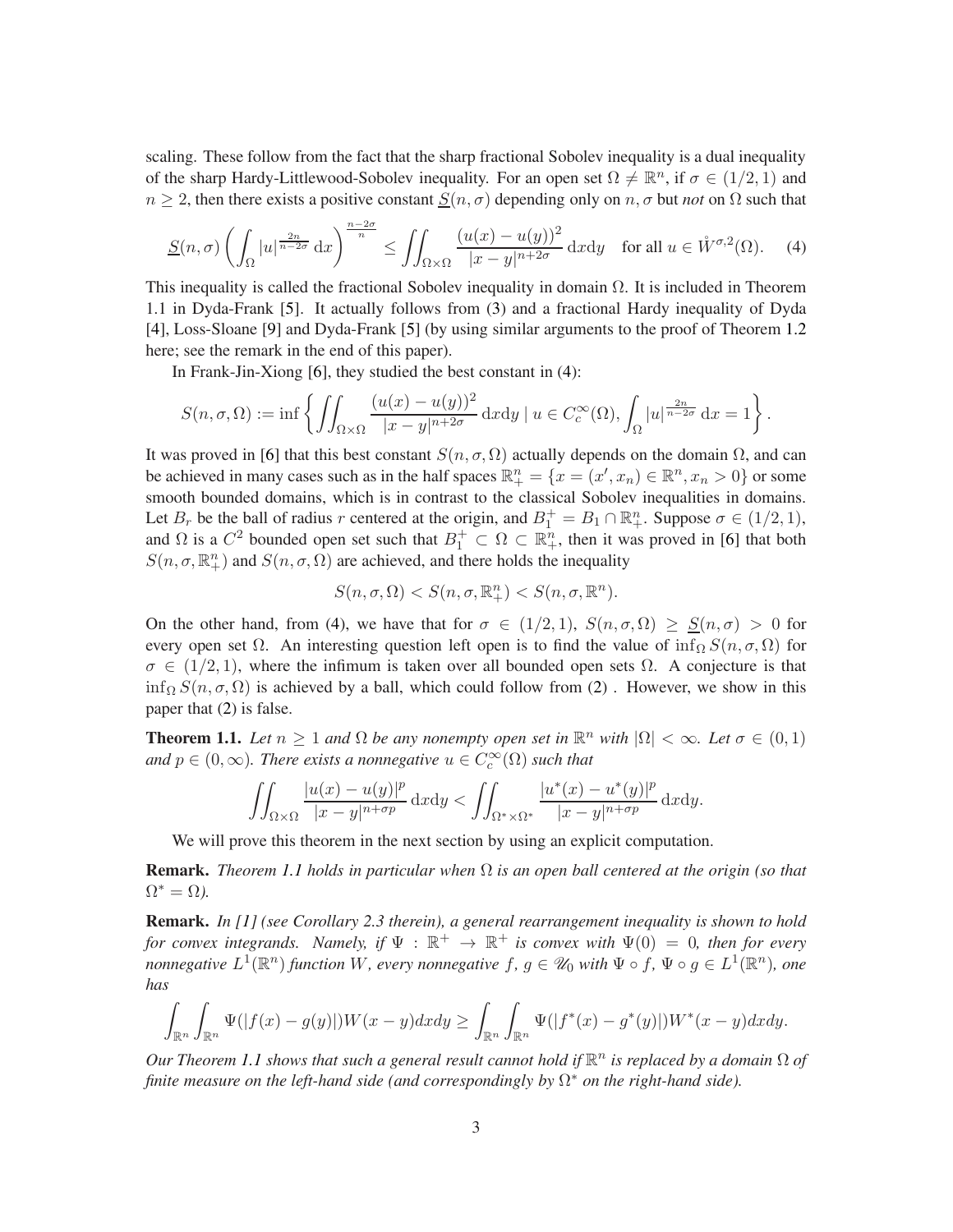On the other hand, we have the following estimate.

<span id="page-3-0"></span>**Theorem 1.2.** Let  $n \geq 1$ ,  $\sigma \in (0,1)$  and  $p \in (0,\infty)$  be such that  $\sigma p > 1$ . Then there exists a *positive constant* C *depending only on* n, σ *and* p *such that*

$$
\iint_{\mathbb{R}^n \times \mathbb{R}^n} \frac{|u^*(x) - u^*(y)|^p}{|x - y|^{n + \sigma p}} \, \mathrm{d}x \mathrm{d}y \le C \iint_{\Omega \times \Omega} \frac{|u(x) - u(y)|^p}{|x - y|^{n + \sigma p}} \, \mathrm{d}x \mathrm{d}y
$$

*for all open sets*  $\Omega \subset \mathbb{R}^n$  *and all nonnegative*  $u \in C_c^\infty(\Omega)$ *. In particular,* 

$$
\iint_{\Omega^*\times\Omega^*} \frac{|u^*(x) - u^*(y)|^p}{|x - y|^{n+\sigma p}} \, \mathrm{d}x \mathrm{d}y \le C \iint_{\Omega\times\Omega} \frac{|u(x) - u(y)|^p}{|x - y|^{n+\sigma p}} \, \mathrm{d}x \mathrm{d}y.
$$

## 2 Proofs

We begin with the following simple lemma. Recall that for any two sets  $A$  and  $B$ , their symmetric difference  $A \triangle B = (A \setminus B) \cup (B \setminus A)$ .

**Remark.** For an open set  $\Omega \subset \mathbb{R}^n$ ,  $|\Omega^* \triangle \Omega| = 0$  if and only if  $\Omega = \Omega^*$ .

<span id="page-3-3"></span>**Lemma 2.1.** Let  $\Omega$  be an open and bounded set in  $\mathbb{R}^n$ .

(*i*). Suppose  $f \in L^1_{loc}(\mathbb{R}^n)$  is radial and strictly decreasing, i.e.  $f(x) > f(y)$  if  $|x| < |y|$ . Then

<span id="page-3-2"></span><span id="page-3-1"></span>
$$
\int_{\Omega^*} f(x) dx > \int_{\Omega} f(x) dx \quad \text{if } |\Omega^* \triangle \Omega| > 0.
$$
 (5)

(*ii*). Suppose  $\overline{B}_\delta \subset \Omega$  for some  $\delta > 0$ , and let  $f \in L^1(\mathbb{R}^n \setminus \overline{B}_\delta)$  be radial and strictly decreasing. *Then*

$$
\int_{\mathbb{R}^n \setminus \Omega} f(x) dx > \int_{\mathbb{R}^n \setminus \Omega^*} f(x) dx \quad \text{if } |\Omega^* \triangle \Omega| > 0. \tag{6}
$$

**Remark.** The main example is  $f(x) = |x|^{-\alpha}$  for some  $\alpha > 0$ . Similar proof as below can show *the well-known inequality that for any Borel measure*  $A \subset \mathbb{R}^n$  *with*  $|A| < \infty$ ,  $x_0 \in \mathbb{R}^n$ , and δ > 0*, one has*

$$
\int_{\mathbb{R}^n \setminus A} |x - x_0|^{-n-\delta} dx \ge \int_{\mathbb{R}^n \setminus A^*} |x|^{-n-\delta} dx = \text{const} \cdot |A|^{-\frac{\delta}{n}}.
$$

*This inequality can be used to establish fractional Sobolev embedding. We should stress that in our case one needs strict inequality and for this reason we impose strict monotonicity on* f*.*

*Proof.* Let r be the radius of  $\Omega^*$ .

We prove  $(i)$  first. Notice that

$$
\int_{\Omega^*} f(x) dx - \int_{\Omega} f(x) dx = \int_{\Omega^* \backslash \Omega} f(x) dx - \int_{\Omega \backslash \Omega^*} f(x) dx.
$$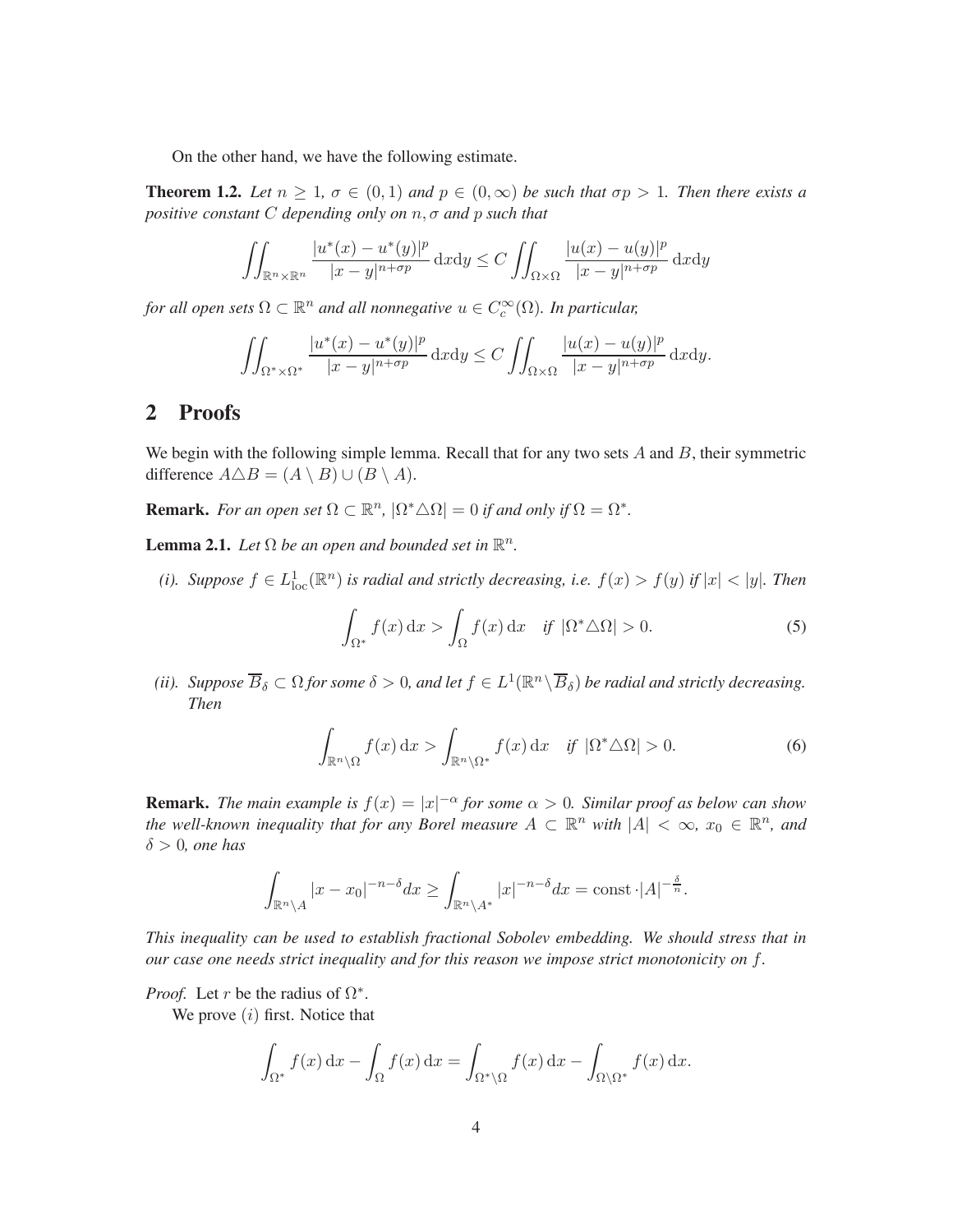Since  $|\Omega^*| = |\Omega|$ , we have  $|\Omega \setminus \Omega^*| = |\Omega^* \setminus \Omega| = \frac{1}{2} |\Omega^* \triangle \Omega| > 0$ . Since f is radial and strictly decreasing, we have

$$
\int_{\Omega^*\setminus\Omega} f(x) dx > f(r)|\Omega^*\triangle\Omega|,
$$
  

$$
\int_{\Omega\setminus\Omega^*} f(x) dx < f(r)|\Omega^*\triangle\Omega|.
$$

Hence, the inequality [\(5\)](#page-3-1) follows.

To prove  $(ii)$ , we notice  $\overline{B}_\delta \subset \Omega^*$  by the assumption, and

$$
\int_{\mathbb{R}^n \setminus \Omega} f(x) dx - \int_{\mathbb{R}^n \setminus \Omega^*} f(x) dx = \int_{\Omega^* \setminus \Omega} f(x) dx - \int_{\Omega \setminus \Omega^*} f(x) dx.
$$

Hence, the inequality [\(6\)](#page-3-2) follows the same as above.

*Proof of Theorem [1.1.](#page-2-1)* Our proof of the general case in Theorem [1.1](#page-2-1) is inspired by that of the special case  $\Omega$  being a ball. So we will provide the proof of Theorem [1.1](#page-2-1) for  $\Omega = B_1$  first.

Let  $\eta \in C_c^{\infty}(B_1)$  be a radially decreasing function such that  $\eta(x) = 1$  for  $|x| \leq 1/2$ . Let  $\varepsilon \in (0,1/2)$  which will be chosen very small,

$$
x_{\varepsilon}=(1-\varepsilon,0,\cdots,0),
$$

and

$$
u_{\varepsilon} = \eta \left( \frac{x - x_{\varepsilon}}{\varepsilon} \right).
$$

Since we assumed that  $\eta$  is smooth, nonnegative, and radially decreasing, it is clear that

$$
u_{\varepsilon}^* = \eta\left(\frac{x}{\varepsilon}\right).
$$

Therefore,

<span id="page-4-1"></span>
$$
\iint_{\mathbb{R}^n \times \mathbb{R}^n} \frac{|u_{\varepsilon}(x) - u_{\varepsilon}(y)|^p}{|x - y|^{n + \sigma p}} \, \mathrm{d}x \mathrm{d}y = \iint_{\mathbb{R}^n \times \mathbb{R}^n} \frac{|u_{\varepsilon}^*(x) - u_{\varepsilon}^*(y)|^p}{|x - y|^{n + \sigma p}} \, \mathrm{d}x \mathrm{d}y. \tag{7}
$$

Since  $B_1^* = B_1$  and

$$
\iint_{B_1 \times B_1} \frac{|u_{\varepsilon}(x) - u_{\varepsilon}(y)|^p}{|x - y|^{n + \sigma p}} dxdy
$$
\n
$$
= \iint_{\mathbb{R}^n \times \mathbb{R}^n} \frac{|u_{\varepsilon}(x) - u_{\varepsilon}(y)|^p}{|x - y|^{n + \sigma p}} dxdy - 2 \int_{B_1} u_{\varepsilon}^p(x) \left( \int_{\mathbb{R}^n \times B_1} \frac{1}{|x - y|^{n + \sigma p}} dy \right) dx,
$$

we only need to show that

<span id="page-4-0"></span>
$$
\int_{B_1} u_{\varepsilon}^p(x) \left( \int_{\mathbb{R}^n \setminus B_1} \frac{1}{|x - y|^{n + \sigma p}} dy \right) dx > \int_{B_1} (u_{\varepsilon}^*(x))^p \left( \int_{\mathbb{R}^n \setminus B_1} \frac{1}{|x - y|^{n + \sigma p}} dy \right) dx. \tag{8}
$$

 $\Box$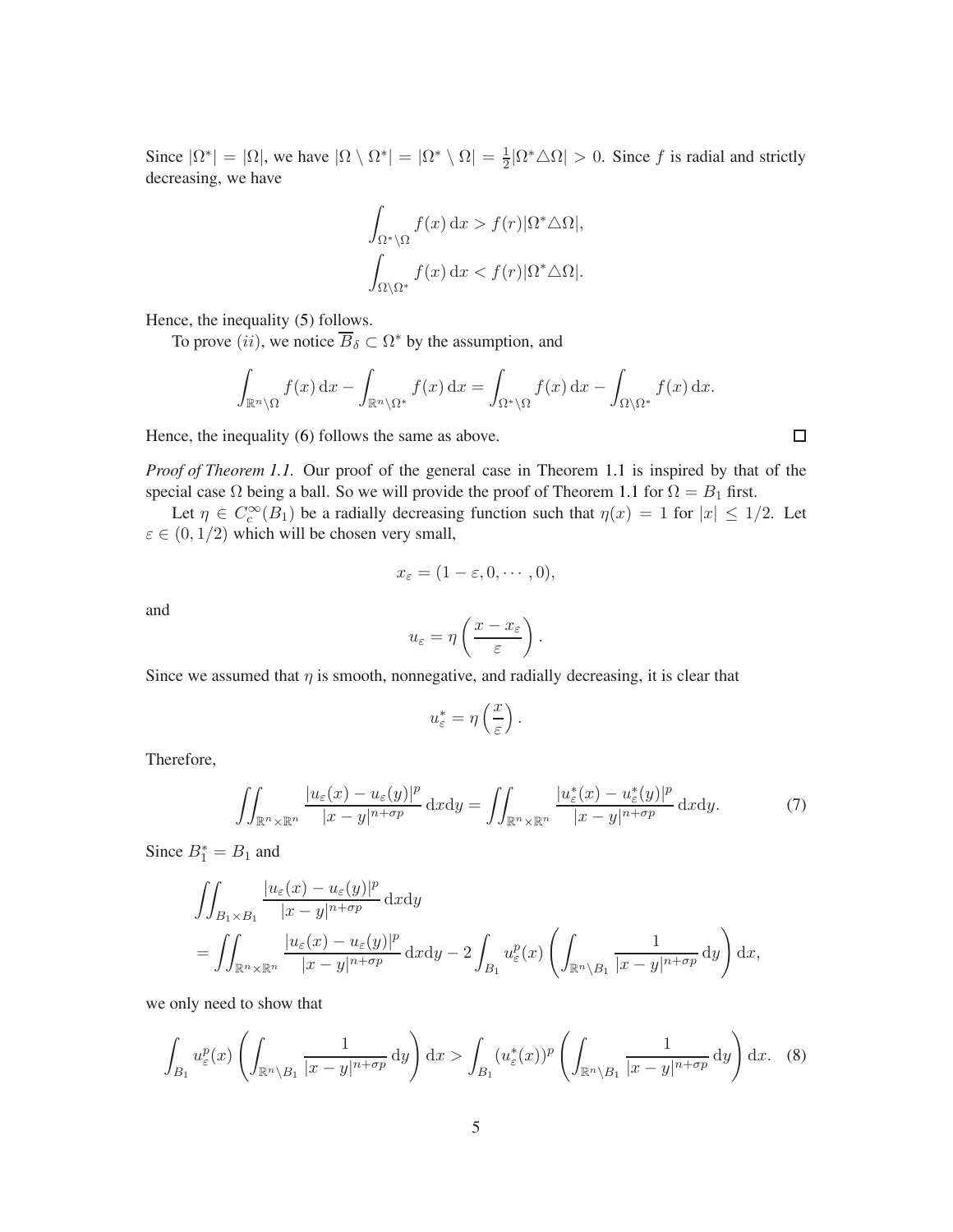First, since  $u^*$  is supported in  $B_{\varepsilon}$ , we have

$$
\int_{B_1} (u_{\varepsilon}^*(x))^p \left( \int_{\mathbb{R}^n \setminus B_1} \frac{1}{|x - y|^{n + \sigma p}} dy \right) dx = \int_{B_{\varepsilon}} (u_{\varepsilon}^*(x))^p \left( \int_{\mathbb{R}^n \setminus B_1} \frac{1}{|x - y|^{n + \sigma p}} dy \right) dx
$$
  

$$
\leq C \int_{B_{\varepsilon}} (u_{\varepsilon}^*(x))^p dx = C \varepsilon^n \int_{B_1} \eta^p(x) dx,
$$

where (as well as in the below) C is a positive constant independent of  $\varepsilon$ .

Secondly, since u is supported in  $B_{\varepsilon}(x_{\varepsilon})$ , we have

$$
\int_{B_1} u_{\varepsilon}^p(x) \left( \int_{\mathbb{R}^n \setminus B_1} \frac{1}{|x - y|^{n + \sigma p}} \, dy \right) dx \ge \int_{B_{\varepsilon}(x_{\varepsilon})} u_{\varepsilon}^p(x) \left( \int_{\{y: y_1 \ge 1\}} \frac{1}{|x - y|^{n + \sigma p}} \, dy \right) dx
$$
\n
$$
\ge C \int_{B_{\varepsilon}(x_{\varepsilon})} \frac{u_{\varepsilon}^p(x)}{(1 - x_1)^{\sigma p}} \, dx
$$
\n
$$
\ge C \varepsilon^{-\sigma p} \int_{B_{\varepsilon}(x_{\varepsilon})} u_{\varepsilon}^p(x) \, dx = C \varepsilon^{n - \sigma p} \int_{B_1} \eta^p(x) \, dx,
$$

where in the second inequality, we used that for  $x = (x_1, \dots, x_n)$  with  $x_1 < 1$ ,

$$
\int_{\{y:\;y_1\geq 1\}} \frac{1}{|x-y|^{n+\sigma p}} \, \mathrm{d}y = C(1-x_1)^{-\sigma p}.
$$

This proves [\(8\)](#page-4-0), and thus Theorem [1.1](#page-2-1) for  $\Omega = B_1$ , if we choose  $\varepsilon$  sufficiently small.

Now let us consider the general case where  $\Omega$  is not a ball. Since  $\Omega$  is an open set and the Gagliardo semi-norm is translation invariant and dilation invariant (and also by [\(1\)](#page-1-2)), without loss of generality, we may assume  $\Omega$  contains  $B_1$ . Again, let  $\eta \in C_c^{\infty}(B_1)$  be a radially decreasing function such that  $\eta(x) = 1$  for  $|x| \leq 1/2$ . Define for  $\varepsilon \in (0, 1)$ ,

$$
u_{\varepsilon}(x) = \eta\left(\frac{x}{\varepsilon}\right).
$$

Hence,

$$
u_{\varepsilon}^*(x) = \eta\left(\frac{x}{\varepsilon}\right),\,
$$

and thus, [\(7\)](#page-4-1) also holds. Since

$$
\iint_{\Omega \times \Omega} \frac{|u_{\varepsilon}(x) - u_{\varepsilon}(y)|^p}{|x - y|^{n + \sigma p}} dxdy
$$
\n
$$
= \iint_{\mathbb{R}^n \times \mathbb{R}^n} \frac{|u_{\varepsilon}(x) - u_{\varepsilon}(y)|^p}{|x - y|^{n + \sigma p}} dxdy - 2 \int_{\Omega} u_{\varepsilon}^p(x) \left( \int_{\mathbb{R}^n \times \Omega} \frac{1}{|x - y|^{n + \sigma p}} dy \right) dx,
$$

we only need to check the inequality

<span id="page-5-0"></span>
$$
\int_{\Omega} u_{\varepsilon}^p(x) F(x) dx > \int_{\Omega^*} (u_{\varepsilon}^*(x))^p \tilde{F}(x) dx,
$$
\n(9)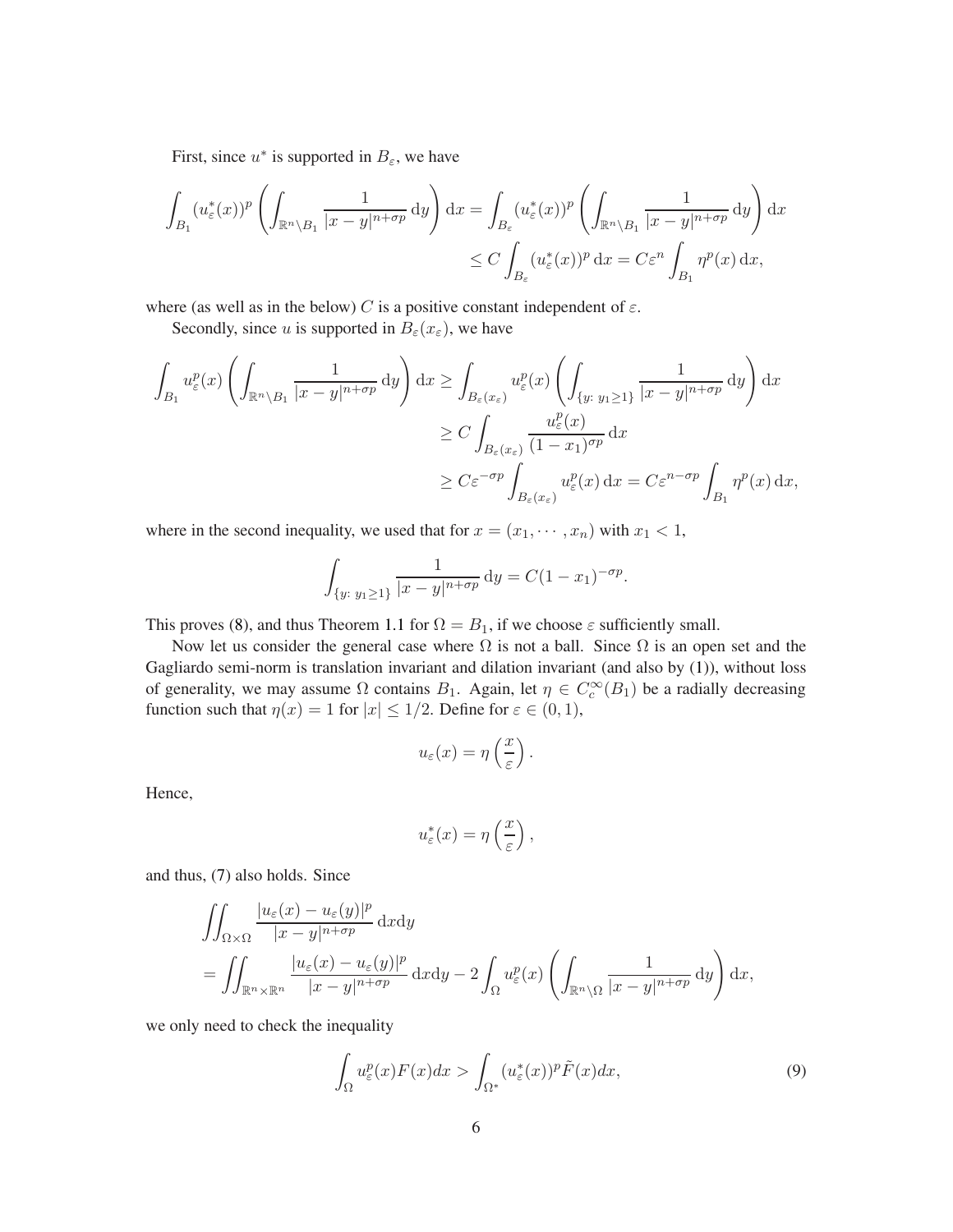where

$$
F(x) = \int_{\mathbb{R}^n \setminus \Omega} \frac{1}{|x - y|^{n + p\sigma}} dy \quad \text{and} \quad \tilde{F}(x) = \int_{\mathbb{R}^n \setminus \Omega^*} \frac{1}{|x - y|^{n + p\sigma}} dy. \tag{10}
$$

Noticing the support of  $\eta$ , this reduces to checking the inequality

$$
\int_{B_1} \eta^p(x) F(\varepsilon x) dx > \int_{B_1} \eta^p(x) \tilde{F}(\varepsilon x) dx.
$$
\n(11)

Since  $\Omega$  is an open and is not a ball, we have  $|\Omega^* \setminus \Omega| = |\Omega \setminus \Omega^*| > 0$ . Then it follows from [\(6\)](#page-3-2) in Lemma [2.1](#page-3-3) that  $F(0) > \tilde{F}(0)$ . Hence, the inequality [\(11\)](#page-6-0) holds for all  $\varepsilon$  sufficiently small by using the Lebesgue dominated convergence theorem. Theorem [1.1](#page-2-1) is proved.

We remark that the above proof for the general case where  $\Omega$  is not a ball can also be used to prove the case when  $\Omega = B_1$ , which is as follows. Let  $\eta$  be the same as before,  $|\bar{x}| = 1/2$  and define

<span id="page-6-0"></span>
$$
u_{\varepsilon}(x) = \eta\left(\frac{x-\bar{x}}{\varepsilon}\right).
$$

Hence,

<span id="page-6-1"></span>
$$
u_{\varepsilon}^*(x) = \eta\left(\frac{x}{\varepsilon}\right).
$$

As above, we only need to check the inequality [\(9\)](#page-5-0). Since  $\Omega = B_1$ , we have  $\Omega^* = \Omega$  and  $F = \tilde{F}$ . Thus, by change of variables and noticing the support of  $\eta$ , this reduces to checking the inequality

$$
\int_{B_1} \eta^p(x) F(\bar{x} + \varepsilon x) dx > \int_{B_1} \eta^p(x) F(\varepsilon x) dx.
$$
\n(12)

Since

$$
F(\bar{x}) = \int_{\mathbb{R}^n \setminus B_1} \frac{1}{|\bar{x} - y|^{n+p\sigma}} dy = \int_{\mathbb{R}^n \setminus B_1(\bar{x})} \frac{1}{|z|^{n+p\sigma}} dz > \int_{\mathbb{R}^n \setminus B_1} \frac{1}{|z|^{n+p\sigma}} dz = F(0),
$$

where we used [\(6\)](#page-3-2) in the last inequality (noticing  $(B_1(\bar{x}))^* = B_1$ ), the inequality [\(12\)](#page-6-1) holds for all  $\varepsilon$  sufficiently small by using the Lebesgue dominated convergence theorem.  $\Box$ 

We now give the proof of Theorem [1.2.](#page-3-0)

*Proof of Theorem [1.2.](#page-3-0)* We only need to consider the case where  $\Omega \subset \mathbb{R}^n$  is an open set that satisfies  $|\mathbb{R}^n \setminus \Omega| > 0$ . Let  $u \in C_c^{\infty}(\Omega)$  be a nonnegative function.

Then

<span id="page-6-2"></span>
$$
\iint_{\mathbb{R}^n \times \mathbb{R}^n} \frac{|u^*(x) - u^*(y)|^p}{|x - y|^{n + \sigma p}} dxdy
$$
\n
$$
\leq \iint_{\mathbb{R}^n \times \mathbb{R}^n} \frac{|u(x) - u(y)|^p}{|x - y|^{n + \sigma p}} dxdy
$$
\n
$$
= \iint_{\Omega \times \Omega} \frac{|u(x) - u(y)|^p}{|x - y|^{n + \sigma p}} dxdy + 2 \int_{\Omega} u^p(x) \left( \int_{\mathbb{R}^n \times \Omega} \frac{1}{|x - y|^{n + \sigma p}} dy \right) dx. \tag{13}
$$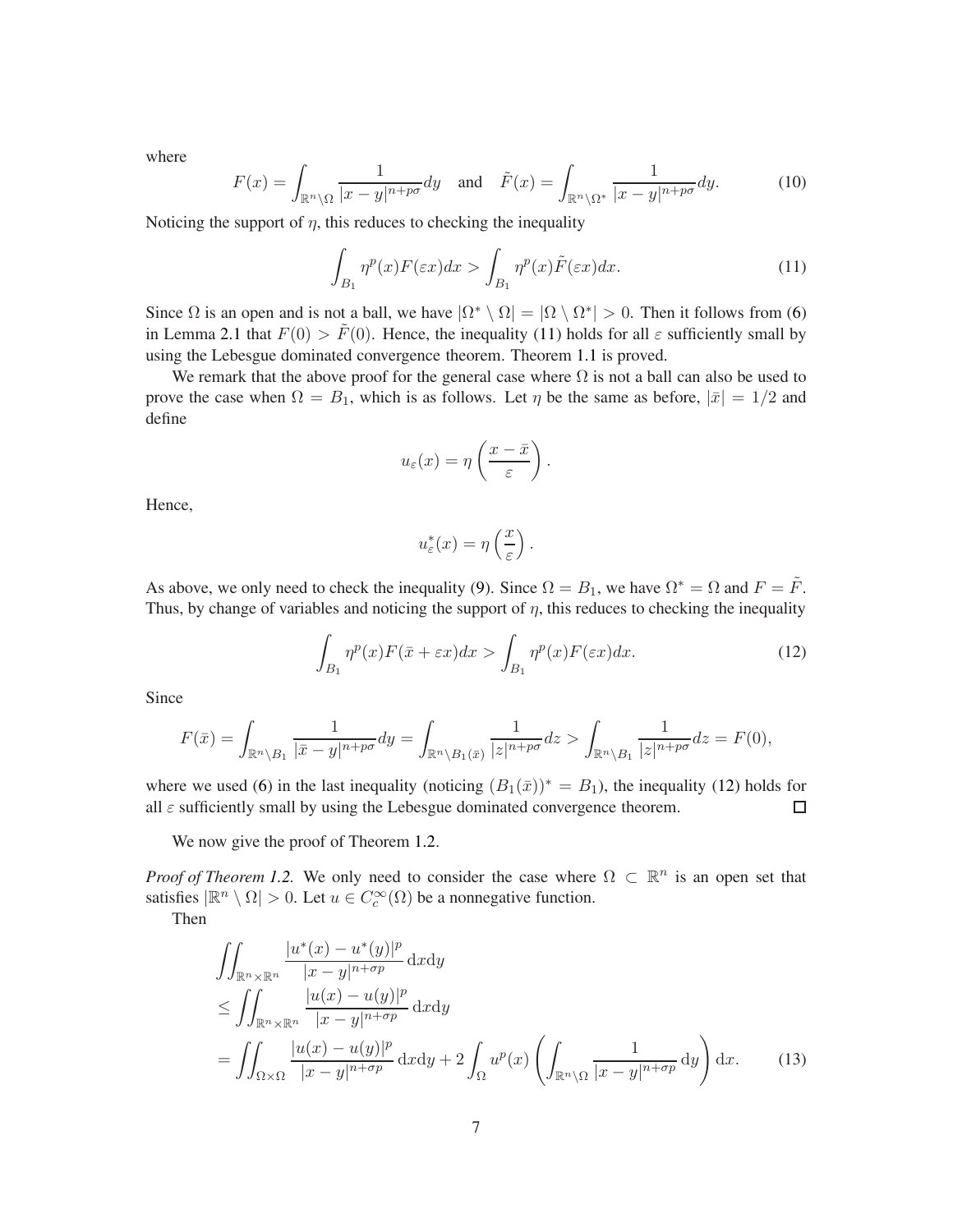As in Loss-Sloane [\[9\]](#page-8-9) and Dyda-Frank [\[5\]](#page-8-7), we denote

$$
d_{\omega}(x) = \inf\{|t| : x + t\omega \notin \Omega\}, \quad x \in \mathbb{R}^n, \quad \omega \in \mathbb{S}^{n-1},
$$

where  $\mathbb{S}^{n-1}$  is the  $(n-1)$ -dimensional sphere, and

$$
m_{\alpha}(x) = \left(\frac{2\pi^{\frac{n-1}{2}}\Gamma(\frac{1+\alpha}{2})}{\Gamma(\frac{N+\alpha}{2})}\right)^{\frac{1}{\alpha}} \left(\int_{\mathbb{S}^{n-1}} \frac{1}{d_{\omega}(x)^{\alpha}} d\omega\right)^{-\frac{1}{\alpha}}.
$$

Then we have

$$
\int_{\mathbb{R}^n \setminus \Omega} \frac{1}{|x - y|^{n + \sigma p}} dy \le \int_{\mathbb{S}^{n-1}} d\omega \int_{d\omega(x)}^{\infty} \frac{1}{r^{n + \sigma p}} dr = (n + \sigma p - 1) \int_{\mathbb{S}^{n-1}} \frac{1}{d\omega(x)^{\sigma p}} d\omega
$$

$$
= \frac{C(n, \sigma, p)}{(m_{\sigma p}(x))^{\sigma p}}
$$

for some constant  $C(n, \sigma, p)$  depending only on  $n, \sigma$  and  $p$ , but *not* on  $\Omega$ . Thus, we have

$$
\int_{\Omega} u^p(x) \left( \int_{\mathbb{R}^n \setminus \Omega} \frac{1}{|x - y|^{n + \sigma p}} \, dy \right) dx \le C(n, \sigma, p) \int_{\Omega} \frac{u^p(x)}{(m_{\sigma p}(x))^{\sigma p}} \, dx
$$
\n
$$
\le C(n, \sigma, p) \iint_{\Omega \times \Omega} \frac{|u(x) - u(y)|^p}{|x - y|^{n + \sigma p}} \, dx \, dy,\tag{14}
$$

where we use Theorem 1.2 (fractional Hardy inequality) of Loss-Sloane [\[9\]](#page-8-9) in the last inequality. Therefore, combining [\(13\)](#page-6-2) and [\(14\)](#page-7-0), we have

$$
\iint_{\mathbb{R}^n\times\mathbb{R}^n} \frac{|u^*(x)-u^*(y)|^p}{|x-y|^{n+\sigma p}}\,\mathrm{d}x\mathrm{d}y \le C(n,\sigma,p)\iint_{\Omega\times\Omega} \frac{|u(x)-u(y)|^p}{|x-y|^{n+\sigma p}}\,\mathrm{d}x\mathrm{d}y.
$$

<span id="page-7-0"></span> $\Box$ 

Theorem [1.2](#page-3-0) is proved.

**Remark.** *The above proof of Theorem [1.2](#page-3-0) can be used to prove* [\(4\)](#page-2-0)*. Indeed, if*  $n \geq 2$ ,  $\sigma \in (0,1)$  $and$   $1 < \sigma p < n$ , then for every open set  $\Omega \neq \mathbb{R}^n$  and all  $u \in C_c^{\infty}(\Omega)$ , we have

$$
\left(\int_{\Omega} |u(x)|^{\frac{np}{n-\sigma p}} dx\right)^{\frac{n-\sigma p}{n}} = \left(\int_{\mathbb{R}^n} |u(x)|^{\frac{np}{n-\sigma p}} dx\right)^{\frac{n-\sigma p}{n}}
$$
  
\n
$$
\leq C(n, \sigma, p) \iint_{\mathbb{R}^n \times \mathbb{R}^n} \frac{|u(x) - u(y)|^p}{|x - y|^{n+\sigma p}} dxdy
$$
  
\n
$$
\leq C(n, \sigma, p) \iint_{\Omega \times \Omega} \frac{|u(x) - u(y)|^p}{|x - y|^{n+\sigma p}} dxdy,
$$

where in the first inequality we used the classical fractional Sobolev inequality in  $\mathbb{R}^n$ , and in the *second inequality we used* [\(13\)](#page-6-2) *and* [\(14\)](#page-7-0)*.*